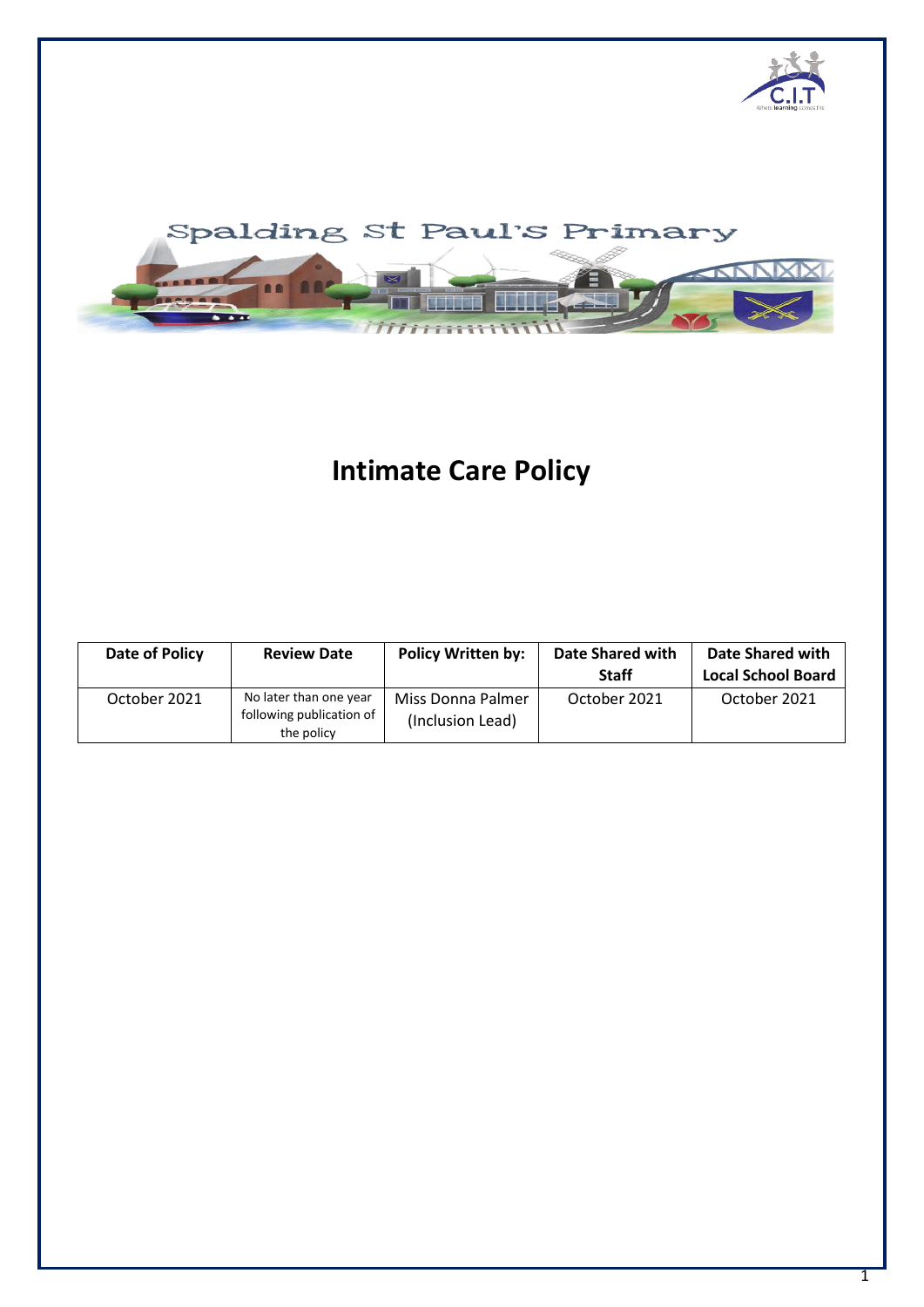## **Principles**

The Local School Board will act in accordance with Section 175 of the Education Act 2002 and the Government guidance 'Safeguarding Children and Safer Recruitment in Education' (2006) to safeguard and promote the welfare of pupils at this school.

Spalding St Paul's School takes seriously its responsibility to safeguard and promote the welfare of the children and young people in its care. Meeting a pupil's intimate care needs is one aspect of safeguarding.

The Local School Board recognises its duties and responsibilities in relation to the Equalities Act 2010 which requires that any pupil with an impairment that affects his/her ability to carry out day-to-day activities must not be discriminated against.

The Local School Board is committed to ensuring that all staff responsible for the intimate care of pupils will undertake their duties in a professional manner at all times. It is acknowledged that these adults are in a position of great trust.

We recognise that there is a need to treat all pupils, whatever their age, gender, disability, religion, ethnicity or sexual orientation with respect and dignity when intimate care is given. The child's welfare is of paramount importance and his/her experience of intimate and personal care should be a positive one. It is essential that every pupil is treated as an individual and that care is given gently and sensitively: no pupil should be attended to in a way that causes distress or pain.

Staff will work in close partnership with parent/carers and other professionals to share information and provide continuity of care.

Where pupils with complex and/or long term health conditions have a health care plan in place, the plan should, where relevant, take into account the principles and best practice guidance in this intimate care policy.

Members of staff must be given the choice as to whether they are prepared to provide intimate care to pupils.

All staff undertaking intimate care must be given appropriate training.

<sup>i</sup>This Intimate Care Policy has been developed to safeguard children and staff. It applies to everyone involved in the intimate care of children.

# **Child focused principles of intimate care**

The following are the fundamental principles upon which the Policy and Guidelines are based:

- Every child has the right to be safe.
- Every child has the right to personal privacy.
- Every child has the right to be valued as an individual.
- Every child has the right to be treated with dignity and respect.
- Every child has the right to be involved and consulted in their own intimate care to the best of their abilities.
- Every child has the right to express their views on their own intimate care and to have such views taken into account.
- Every child has the right to have levels of intimate care that are as consistent as possible.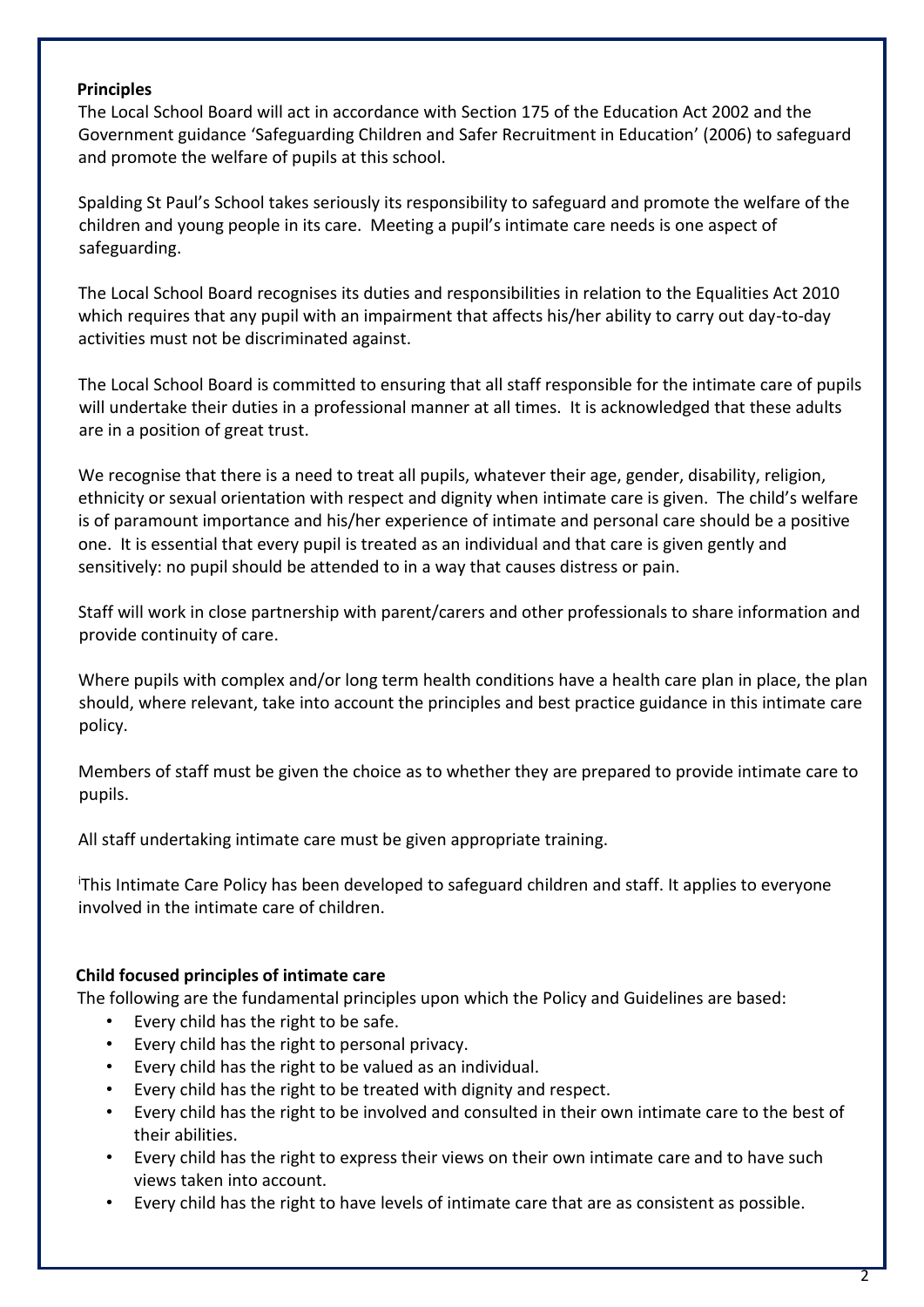## **Definition**

Intimate care can be defined as any care which involves washing, touching or carrying out a procedure to intimate personal areas which most people usually carry out themselves but some pupils are unable to do because of their young age, physical difficulties or other special needs. Examples include care associated with continence and menstrual management as well as more ordinary tasks such as help with washing, toileting or dressing.

It also includes supervision of pupils involved in intimate self-care.

#### **Best Practice**

Pupils who require regular assistance with intimate care have an Individual Health Care Plans / Intimate Care Plans agreed by staff, parents/carers and any other professionals actively involved, such as school nurses or physiotherapists. Ideally the plan should be agreed at a meeting at which all key staff and the pupil should also be present wherever possible/appropriate. Any historical concerns (such as past abuse) should be taken into account. The plan should be reviewed as necessary, but at least annually, and at any time of change of circumstances, e.g. for residential trips or staff changes (where the staff member concerned is providing intimate care). They should also take into account procedures for educational visits/day trips.

Where relevant, it is good practice to agree with the pupil and parents/carers appropriate terminology for private parts of the body and functions and this should be noted in the plan.

Where a plan is not in place, parents/carers will be informed the same day if their child has needed help with meeting intimate care needs (eg has had an 'accident' and wet or soiled him/herself). It is recommended practice that information on intimate care should be treated as confidential and communicated in person by telephone or by sealed letter, not through the home/school diary.

In relation to record keeping, a written record will be kept in a format agreed by parents and staff every time a child has an invasive medical procedure, e.g. support with catheter usage (See Appendix 1)

Accurate records should also be kept when a child requires assistance with intimate care; these can be brief but should, as a minimum, include full date, times and any comments such as changes in the child's behaviour. It should be clear who was present in every case.

These records will be kept in the child's file and uploaded to CPOMS (weekly / half termly where appropriate) and available to parents/carers on request.

All pupils will be supported to achieve the highest level of autonomy that is possible given their age and abilities. Staff will encourage each individual pupil to do as much for his/herself as possible.

Staff who provide intimate care are trained in personal care (eg health and safety training in moving and handling) according to the needs of the pupil. Staff should be fully aware of best practice regarding infection control, including the requirement to wear disposable gloves and aprons where appropriate.

Staff will be supported to adapt their practice in relation to the needs of individual pupils taking into account developmental changes such as the onset of puberty and menstruation.

There must be careful communication with each pupil who needs help with intimate care in line with their preferred means of communication (verbal, symbolic, etc) to discuss their needs and preferences. Where the pupil is of an appropriate age and level of understanding permission should be sought before starting an intimate procedure.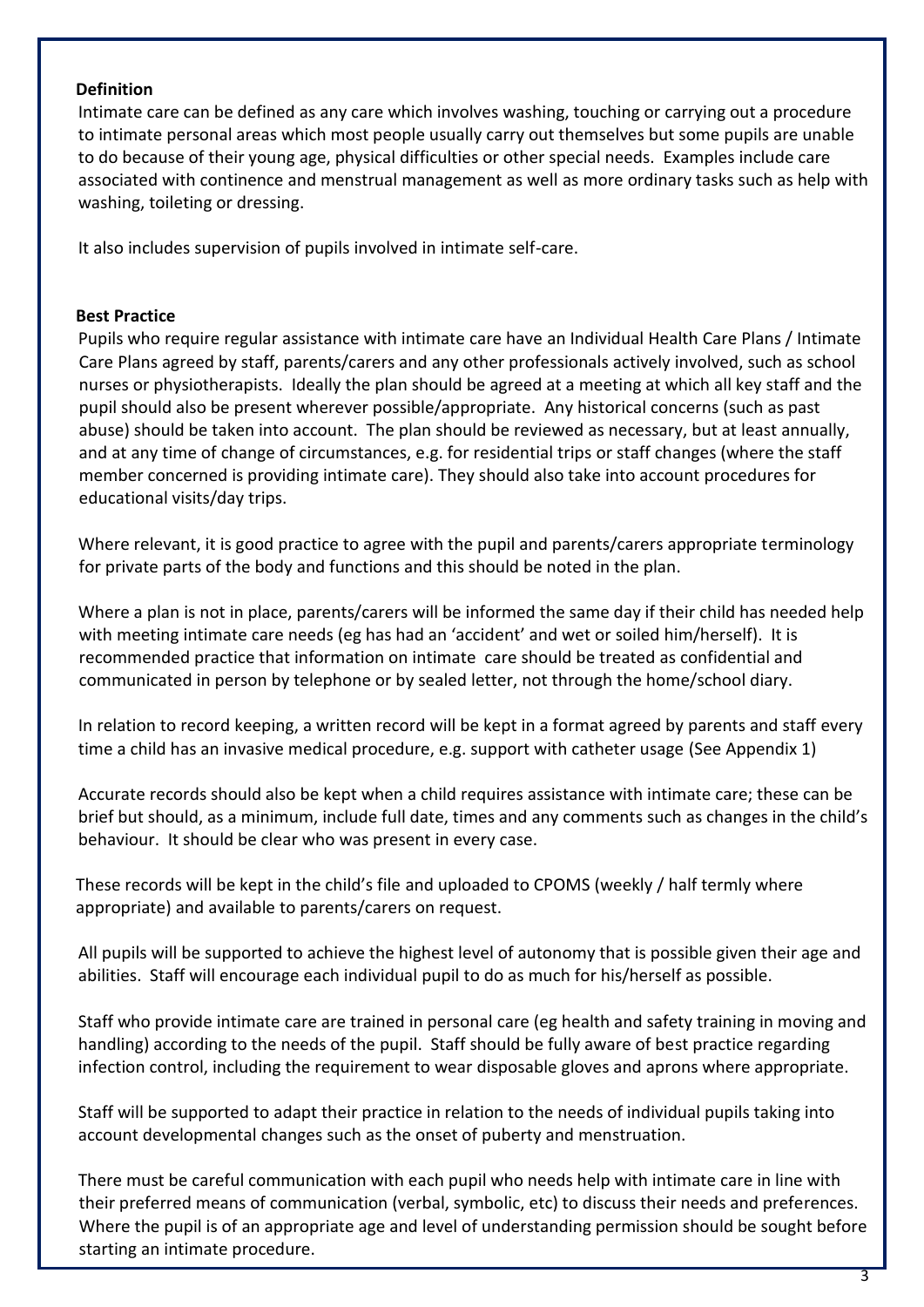Staff who provide intimate care should speak to the pupil personally by name, explain what they are doing and communicate with all children in a way that reflects their ages.

Every child's right to privacy and modesty will be respected. Careful consideration will be given to each pupil's situation to determine who and how many carers might need to be present when s/he needs help with intimate care. SEND advice suggests that reducing the numbers of staff involved goes some way to preserving the child's privacy and dignity. Wherever possible, the pupil's wishes and feelings should be sought and taken into account.

An individual member of staff should inform another appropriate adult when they are going alone to assist a pupil with intimate care.

The religious views, beliefs and cultural values of children and their families should be taken into account, particularly as they might affect certain practices or determine the gender of the carer.

Whilst safer working practice is important, such as in relation to staff caring for a pupil of the same gender, there is research  $1$  which suggests there may be missed opportunities for children and young people due to over anxiety about risk factors; ideally, every pupil should have a choice regarding the member of staff. There might also be occasions when the member of staff has good reason not to work alone with a pupil. It is important that the process is transparent so that all issues stated above can be respected; this can best be achieved through a meeting with all parties, as described above, to agree what actions will be taken, where and by whom.

Adults who assist pupils with intimate care should be employees of the school, not students or volunteers, and therefore have the usual range of safer recruitment checks, including enhanced DBS checks.

All staff should be aware of the school's confidentiality policy. Sensitive information will be shared only with those who need to know.

Health & Safety guidelines should be adhered to regarding waste products.

No member of staff will carry a mobile phone, camera or similar device whilst providing intimate care.

# **Child Protection**

The Local School Baord and staff at Spalding St Paul's School recognise that pupils with special needs and who are disabled are particularly vulnerable to all types of abuse.

The school's child protection procedures will be adhered to.

From a child protection perspective it is acknowledged that intimate care involves risks for children and adults as it may involve staff touching private parts of a pupil's body. At Spalding St Paul's School best practice will be promoted and all adults (including those who are involved in intimate care and others in the vicinity) will be encouraged to be vigilant at all times, to seek advice where relevant and take account of safer working practice.

Where appropriate, pupils will be taught personal safety skills carefully matched to their level of development and understanding.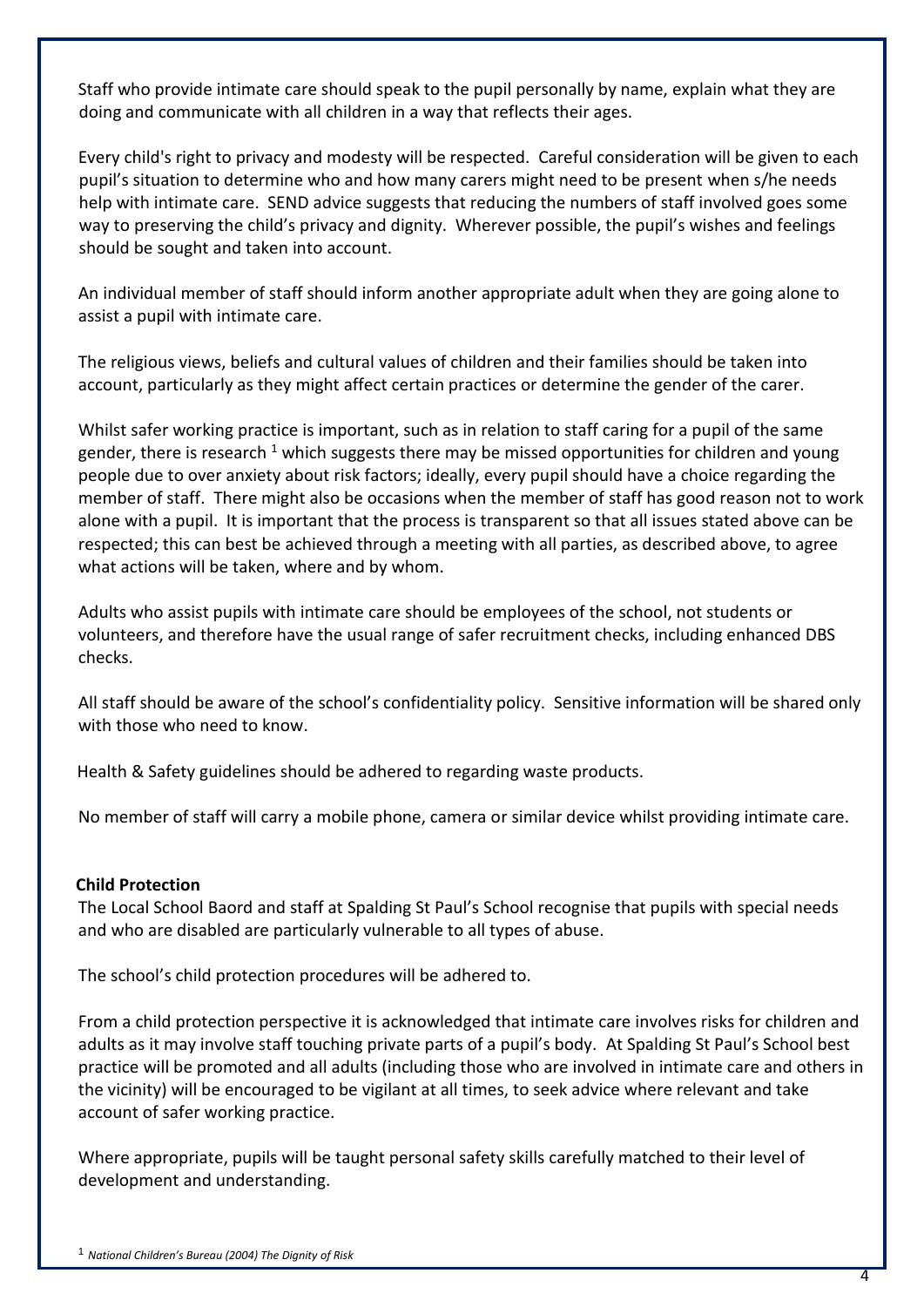If a member of staff has any concerns about physical changes in a pupil's presentation, e.g. unexplained marks, bruises, etc s/he will immediately report concerns to the Designated Safeguarding Lead for Child Protection. A clear written record of the concern will be added to CPOMS and a referral made to Children's Services Social Care if appropriate, in accordance with the school's Child Protection procedures. Parents/carers will be asked for their consent or informed that a referral is necessary prior to it being made but this should only be done where such discussion and agreement-seeking will not place the child at increased risk of suffering significant harm.

If a pupil becomes unusually distressed or very unhappy about being cared for by a particular member of staff, this should be reported to the class teacher or Headteacher. The matter will be investigated at an appropriate level (usually the Headteacher) and outcomes recorded. Parents/carers will be contacted as soon as possible in order to reach a resolution. Staffing schedules will be altered until the issue/s is/are resolved so that the child's needs remain paramount. Further advice will be taken from outside agencies if necessary.

If a pupil, or any other person, makes an allegation against an adult working at the school this should be reported to the Headteacher who will consult the Local Authority Designated Officer (LADO) in accordance with the school's policy: Allegations of Abuse Against Staff Policy. It should not be discussed with any other members of staff or the member of staff the allegation relates to.

Similarly, any adult who has concerns about the conduct of a colleague at the school or about any improper practice will report this to the Headteacher in accordance with the child protection procedures and 'whistle-blowing' policy.

## **Physiotherapy**

Pupils who require physiotherapy whilst at school should have this carried out by a trained physiotherapist. If it is agreed that a member of the school staff should undertake part of the physiotherapy regime (such as assisting children with exercises), then the required technique must be demonstrated by the physiotherapist personally, written guidance given and updated regularly. The physiotherapist should observe the member of staff applying the technique.

Under no circumstances should school staff devise and carry out their own exercises or physiotherapy programmes.

Any concerns about the regime or any failure in equipment should be reported to the physiotherapist.

## **Medical Procedures**

Pupils who are disabled might require assistance with invasive or non-invasive medical procedures such as the administration of rectal medication, managing catheters or colostomy bags. These procedures will be discussed with parents/carers, documented in the Individual Health Care Plan and will only be carried out by staff who have been trained to do so.

It is particularly important that these staff should follow appropriate infection control guidelines and ensure that any medical items are disposed of correctly.

Any members of staff who administer first aid should be appropriately trained in accordance with Trust guidance. If an examination of a child is required in an emergency aid situation it is advisable to have another adult present, with due regard to the child's privacy and dignity.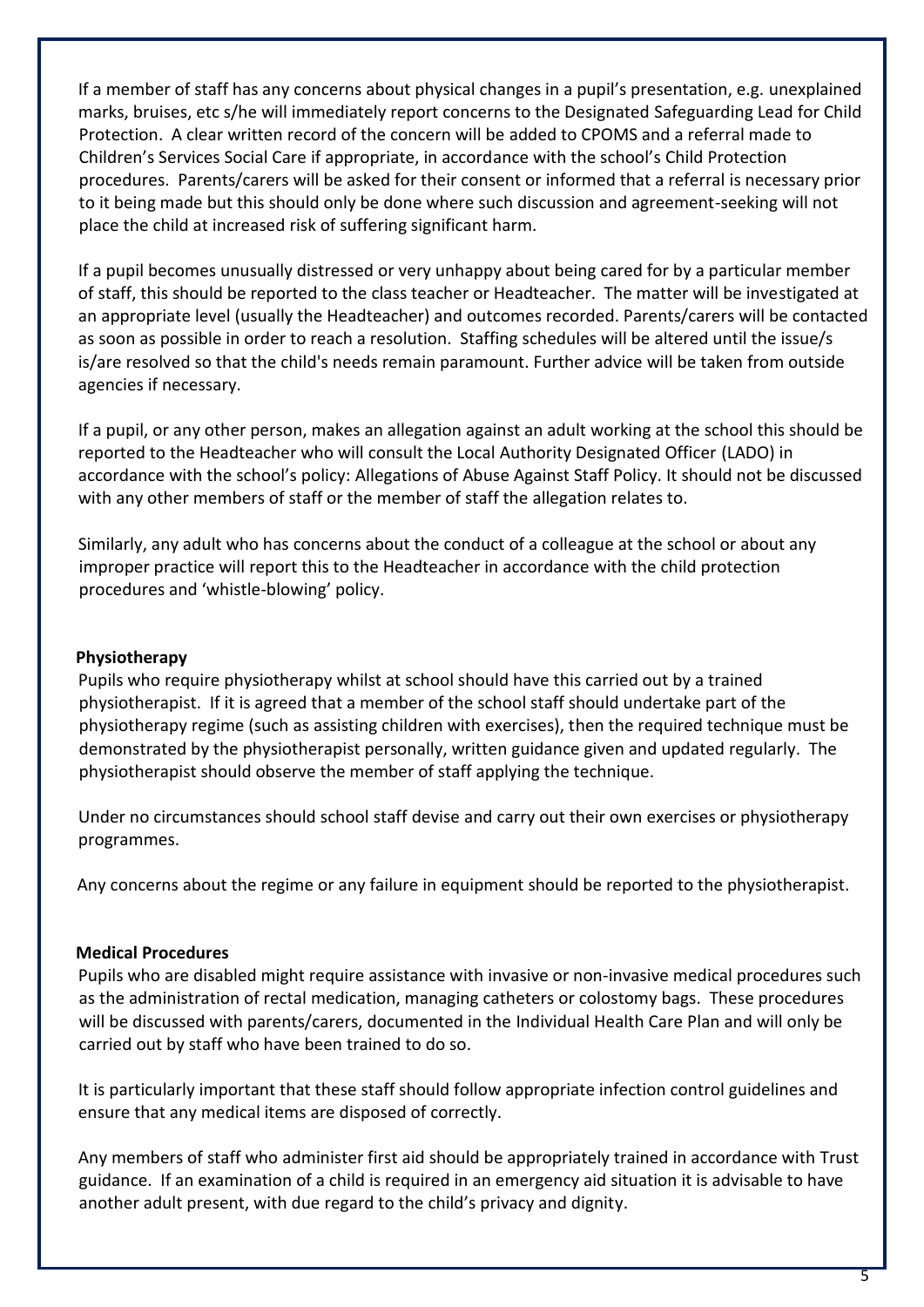| <b>APPENDIX A</b><br>Record of Intimate Care Intervention |             |                  |                   |                        |                         |  |
|-----------------------------------------------------------|-------------|------------------|-------------------|------------------------|-------------------------|--|
| Pupil's name:                                             |             |                  | Class/year group: |                        |                         |  |
| Name of support staff:                                    |             |                  |                   |                        |                         |  |
| Date:                                                     |             |                  | Review date:      |                        |                         |  |
| <b>Date</b>                                               | <b>Time</b> | <b>Procedure</b> |                   | <b>Staff signature</b> | <b>Second signature</b> |  |
|                                                           |             |                  |                   |                        |                         |  |
|                                                           |             |                  |                   |                        |                         |  |
|                                                           |             |                  |                   |                        |                         |  |
|                                                           |             |                  |                   |                        |                         |  |
|                                                           |             |                  |                   |                        |                         |  |
|                                                           |             |                  |                   |                        |                         |  |
|                                                           |             |                  |                   |                        |                         |  |
|                                                           |             |                  |                   |                        |                         |  |
|                                                           |             |                  |                   |                        |                         |  |
|                                                           |             |                  |                   |                        |                         |  |
|                                                           |             |                  |                   |                        |                         |  |
|                                                           |             |                  |                   |                        |                         |  |
|                                                           |             |                  |                   |                        |                         |  |
|                                                           |             |                  |                   |                        |                         |  |
|                                                           |             |                  |                   |                        |                         |  |
|                                                           |             |                  |                   |                        |                         |  |
|                                                           |             |                  |                   |                        |                         |  |